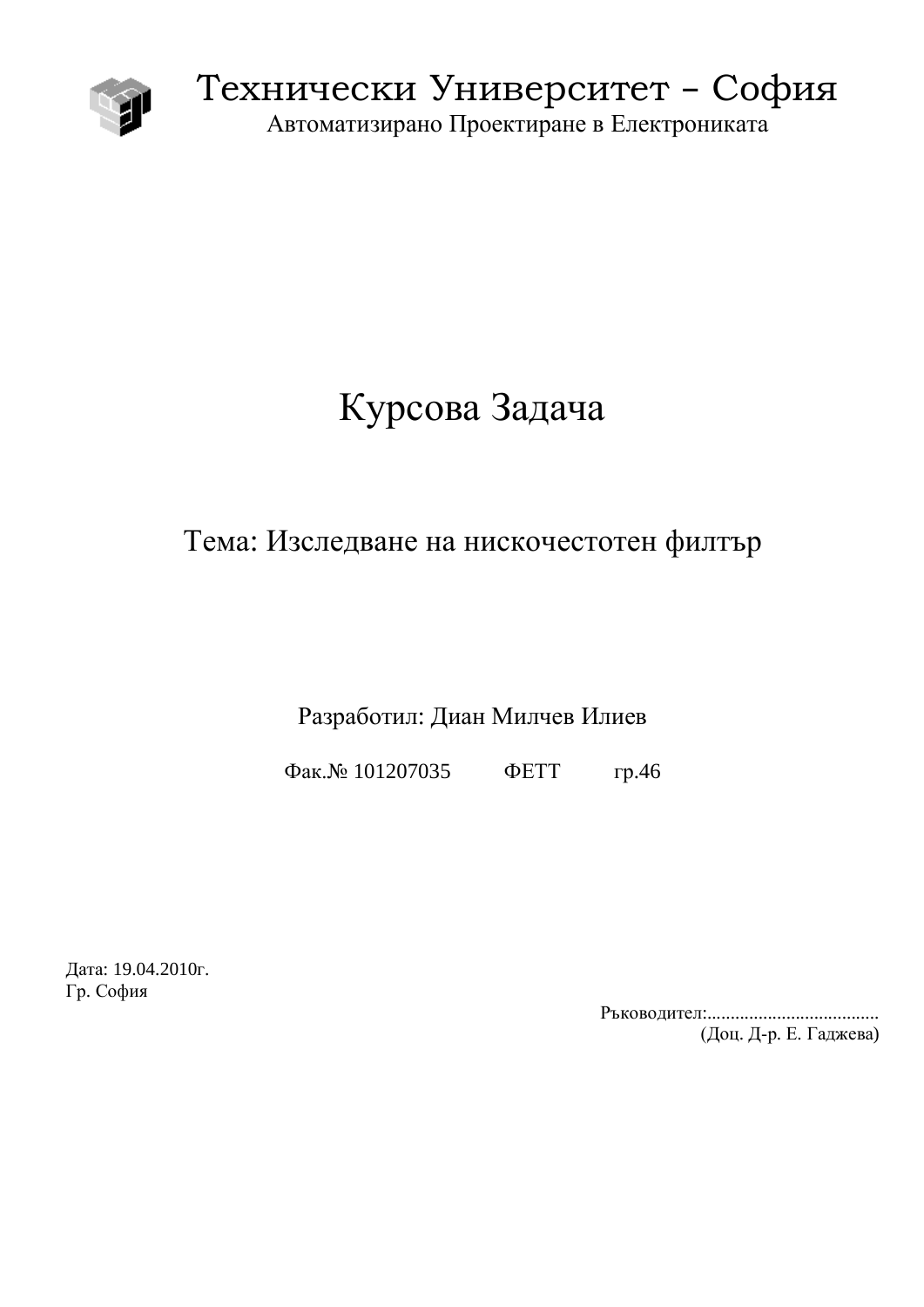# Съдържание

| Глава        |                                             | Страница       |
|--------------|---------------------------------------------|----------------|
| $\mathbf{1}$ | Задание                                     | 3              |
| $\mathbf{2}$ | Принципна схема                             | $\overline{4}$ |
| 3            | Задачи                                      | 5              |
| 3.1          | АЧХ и Коефициент на предаване по напрежение | 5              |
| 3.2          | Параметричен анализ                         | 8              |
| 3.3          | Толерансен анализ Mont Carlo                | 10             |
| 3.4          | Печатна платка                              | 12             |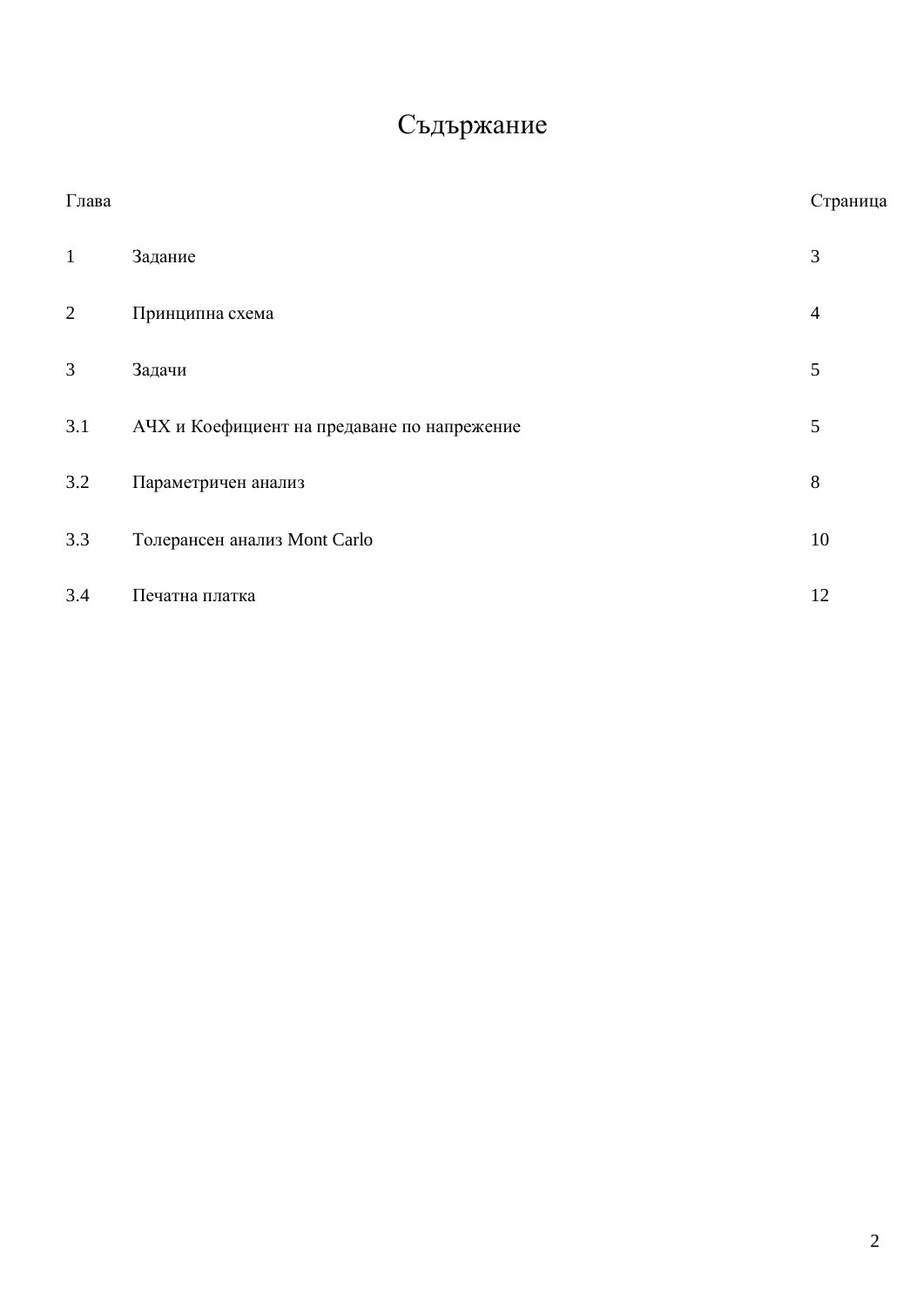#### Вариант 29

1. Да се изследва схемата на нискочестотен филтър от фиг.1 в честотна област и да се определи АЧХ на коефициента на предаване по напрежение в [dB]:  $Ku = dB(V(OUT)/V(IN))$ 



2. Да се извърши параметричен анализ при линейно изменение на  $R_{13xar}$  в диапазона от 1 k  $\Omega_{10}$  $3k\Omega$  със стъпка 200 $\Omega$  и да се построи в Probe зависимостта на максимума на Ки и на граничната честота  $\mathbf{Fc}$  във функция от стойността на съпротивлението  $R_{13var}$ Kumax=MAX(Ku)

#### Fc=Cutoff Lowpass 3dB(Ku)

- 3. Да се извърши толерансен анализ по метода Monte Carlo при 1% производствен толеранс на резисторите и 5% на кондензаторите при нормален (Гаусов) закон на разпределение. Да се построи в Probe хистограмата на статистическото разпределение на Китах и Fc
- 4. Да се проектира чрез  $OrCAD$  Layout печатна платка.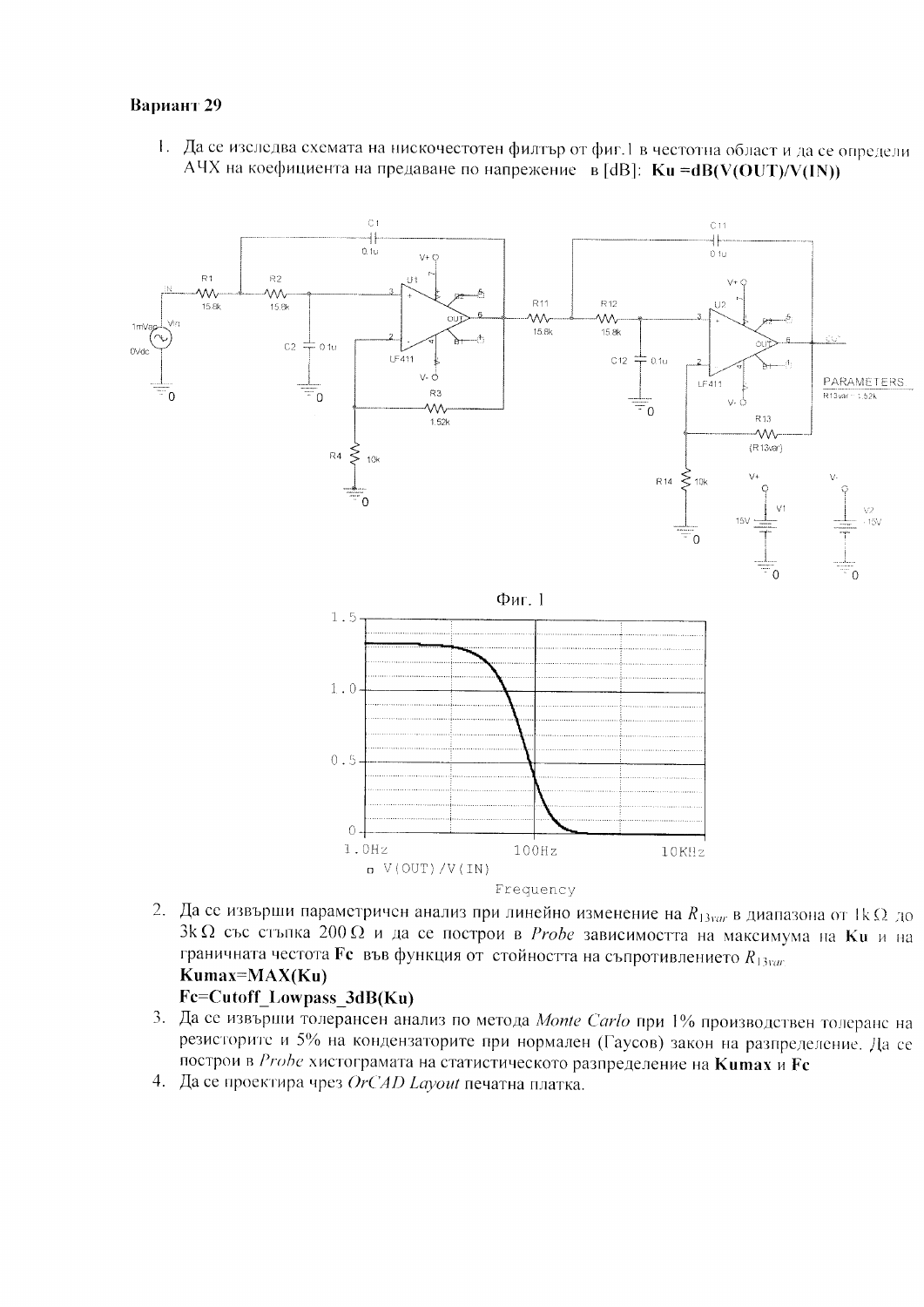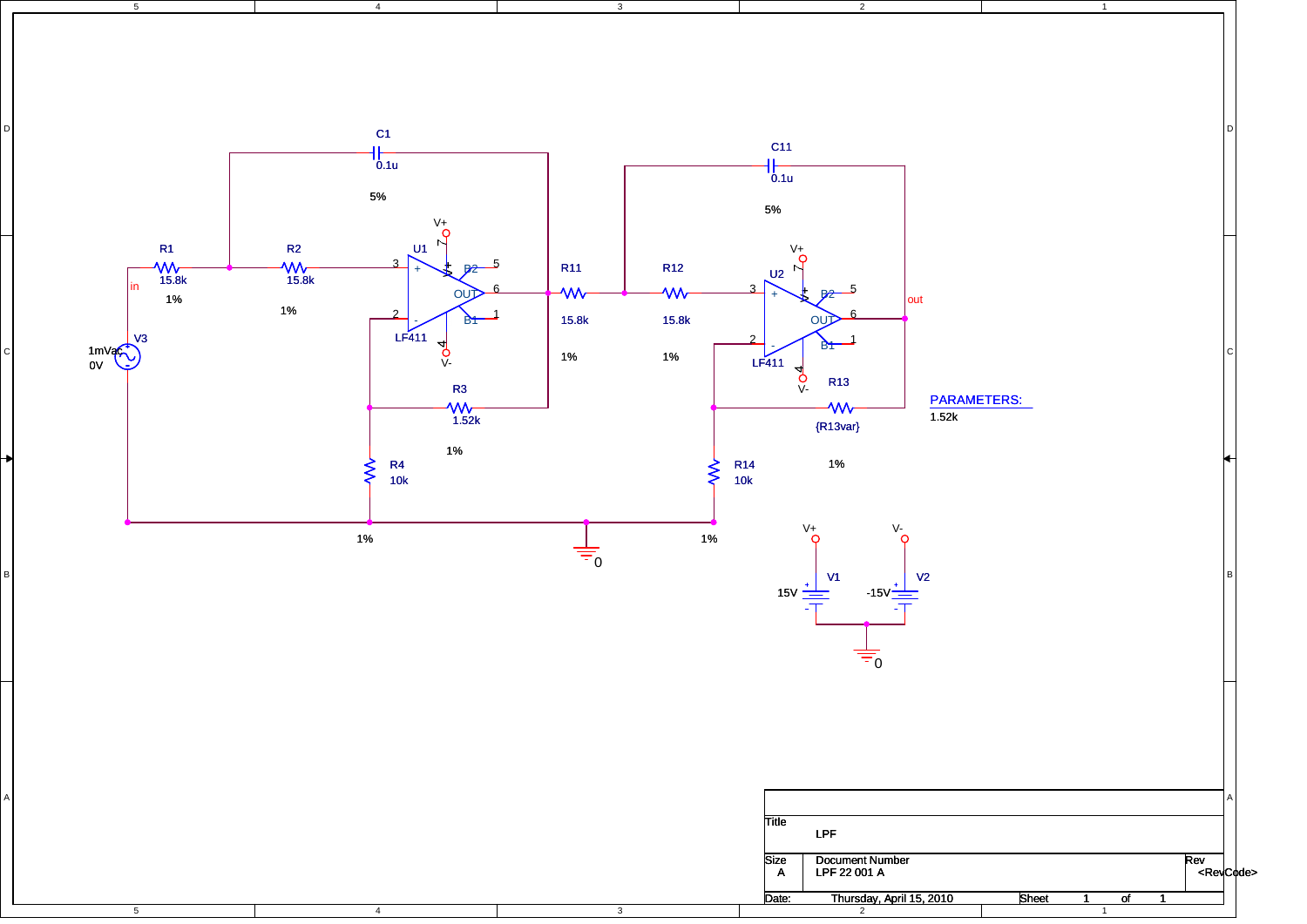#### Задачи:

1. Да са изследва схемата на НЧФ в честотна област и да се определи АЧХ и коефициента на предаване по напрежение K<sub>U</sub> [dB]:

Задаване на данните за анализ:

| Analysis type:                                    | Configuration Files   Options  <br>AC Sweep Type | Probe Window<br>Data Collection                                                                      |     |
|---------------------------------------------------|--------------------------------------------------|------------------------------------------------------------------------------------------------------|-----|
| AC Sweep/Noise<br>$\overline{\phantom{a}}$        | C Linear                                         | Start Frequency:                                                                                     | l1  |
| Options:                                          | • Logarithmic                                    | End Frequency:                                                                                       | 10k |
| <b>General Settings</b><br>Monte Carlo/Worst Case | Decade<br>$\overline{ }$                         | Points/Decade:                                                                                       | 100 |
| Parametric Sweep                                  | Noise Analysis                                   |                                                                                                      |     |
| Temperature (Sweep)<br>Save Bias Point            | Enabled                                          | Output Voltage:                                                                                      |     |
| Load Bias Point                                   |                                                  | I/V Source:                                                                                          |     |
|                                                   |                                                  | Interval:                                                                                            |     |
|                                                   | Output File Options                              |                                                                                                      |     |
|                                                   |                                                  | Include detailed bias point information for nonlinear<br>controlled sources and semiconductors (.OP) |     |

Задаване на Макроса за К<sub>U</sub>:

| <b>Macros</b>                            |         |
|------------------------------------------|---------|
| Definition: Ku = dB(V(OUT)/V(IN))        | Save    |
| Ku = dB(V(OUT)/V(IN))<br>pi = 3.14159265 | Save To |
|                                          | Delete  |
|                                          |         |
|                                          |         |
|                                          | Load    |
|                                          |         |
|                                          | Close   |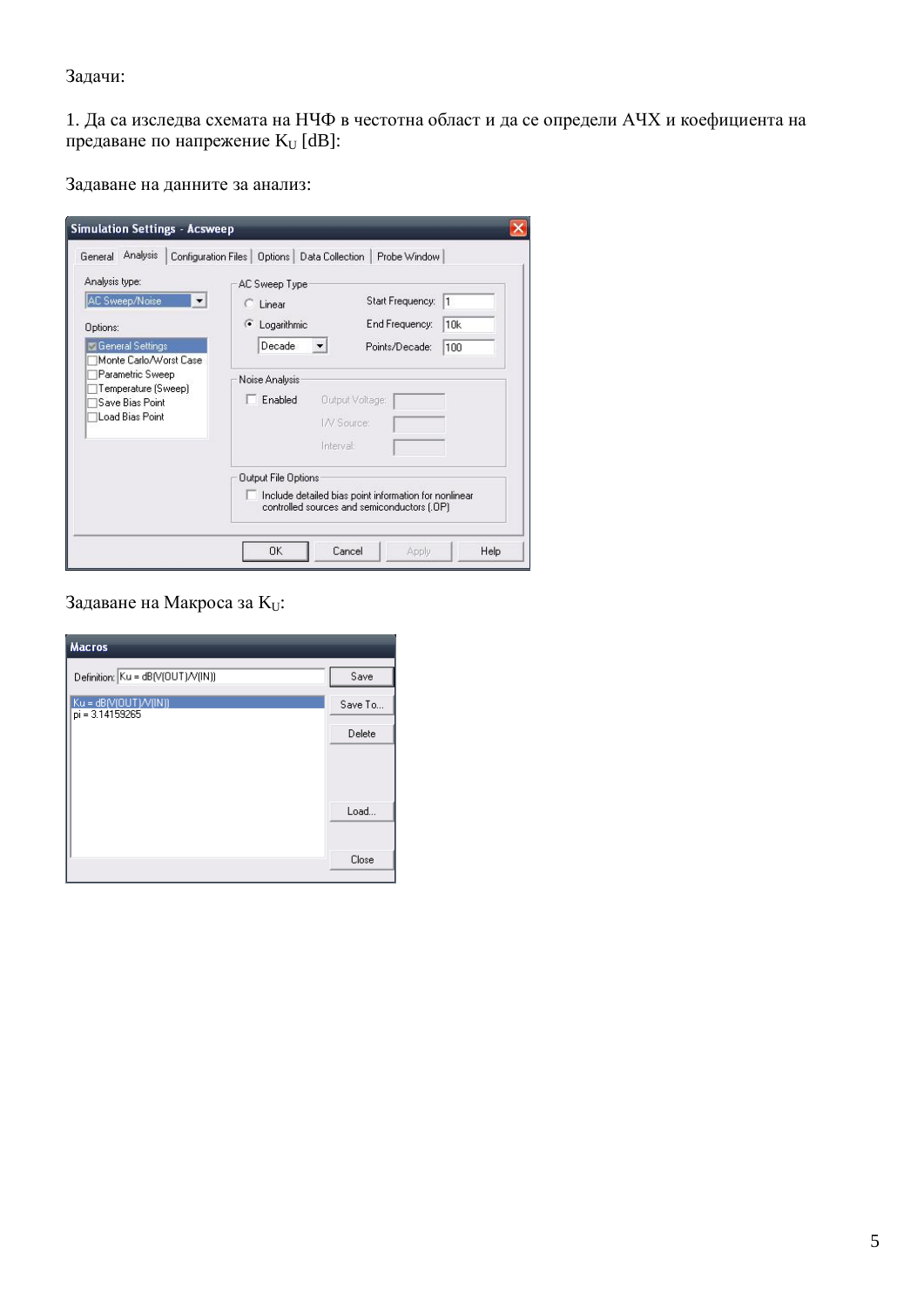Date/Time run: 04/14/10 21:59:39 \*\* Profile: "SCHEMATIC1-Acsweep" [ D:\Desktop\Dian\TU\tu work\APE\Dian KZ\dian iliev kz-pspicefiles\schematic1\ac... Temperature: 27.0

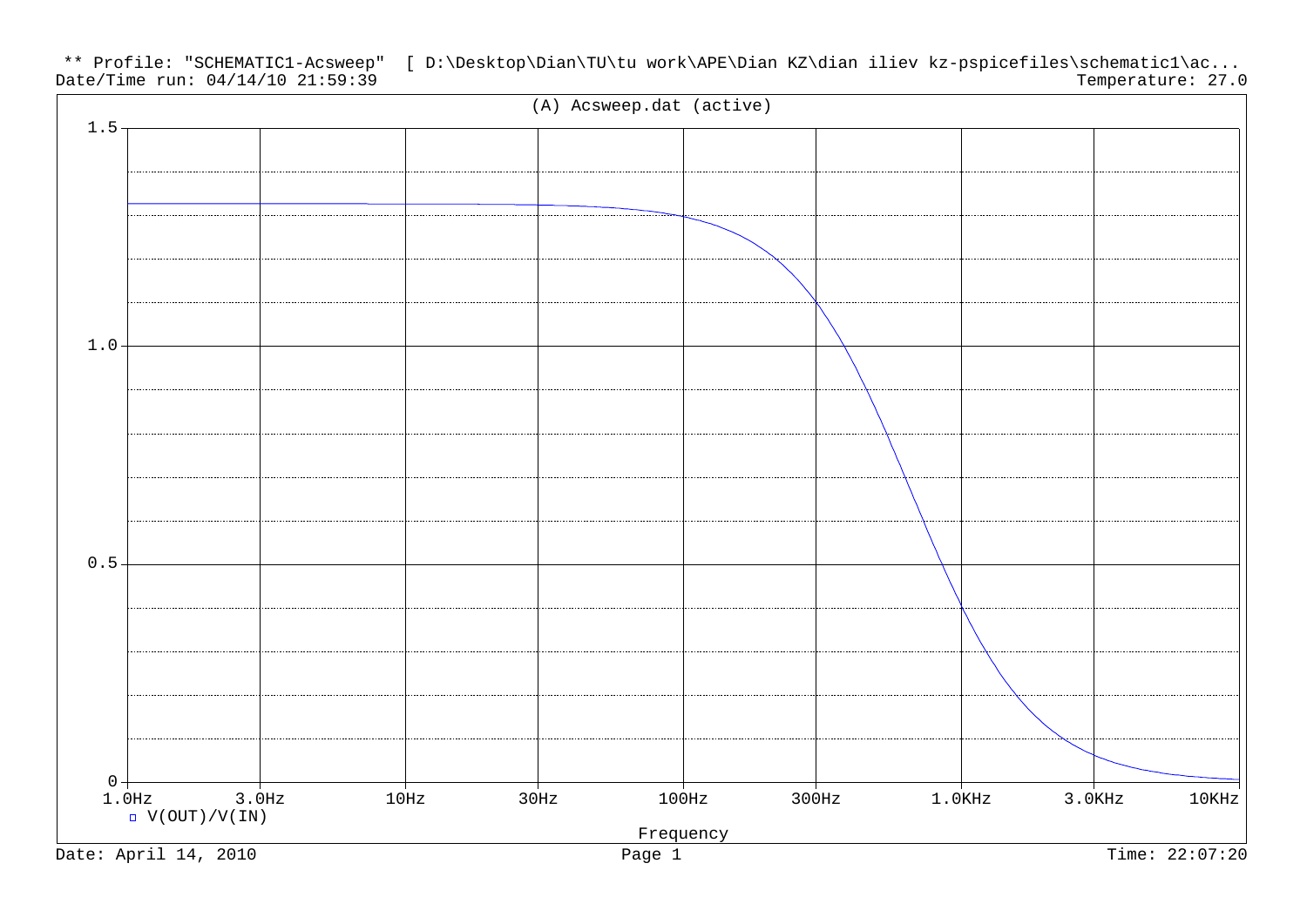Date/Time run: 04/14/10 21:59:39 \*\* Profile: "SCHEMATIC1-Acsweep" [ D:\Desktop\Dian\TU\tu work\APE\Dian KZ\dian iliev kz-pspicefiles\schematic1\ac... Temperature: 27.0

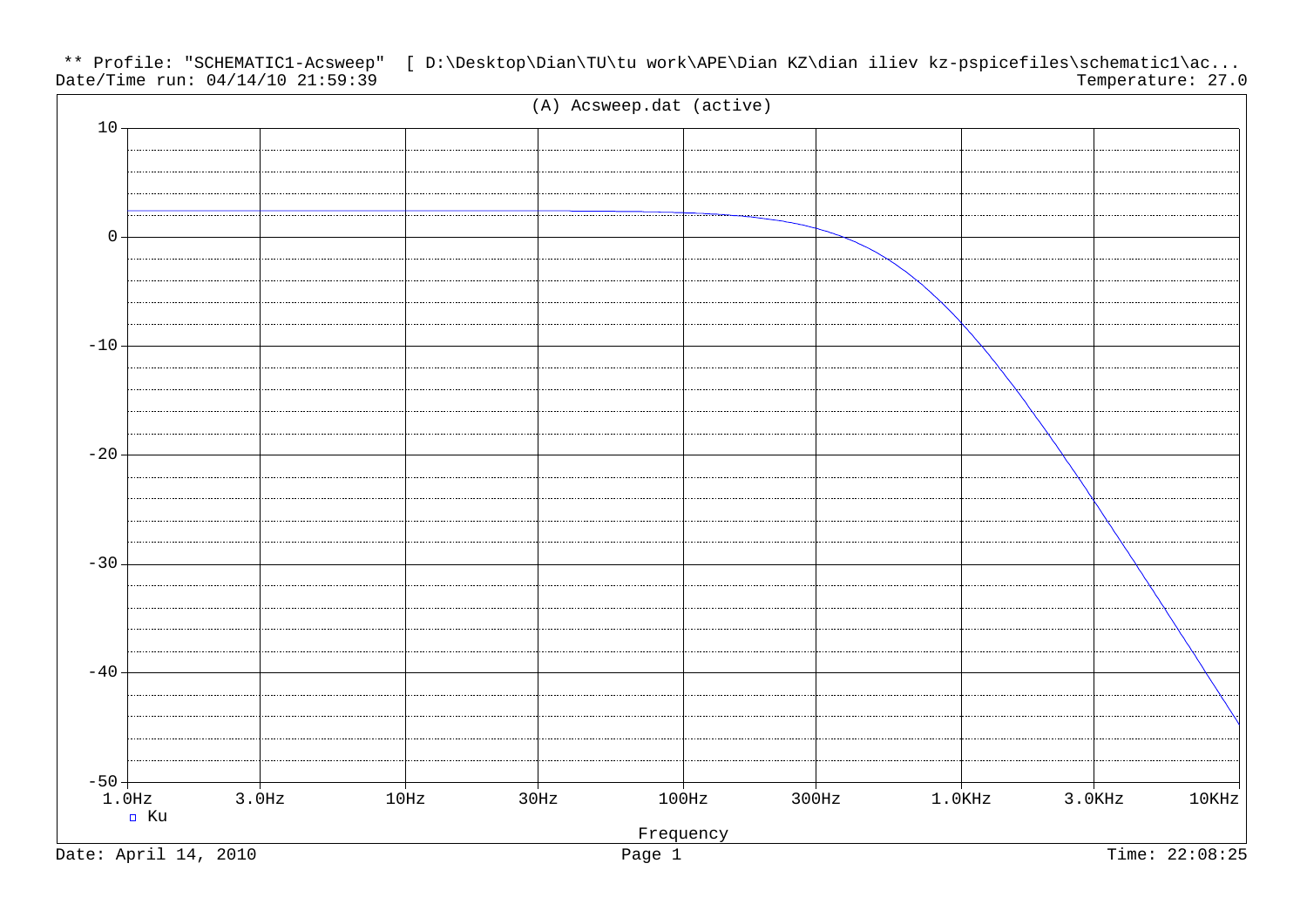#### 2. Параметричен анализ

#### Задаване на анализа:

| Analysis type:                                            | AC Sweep Type       |                                                                                                      |                 |
|-----------------------------------------------------------|---------------------|------------------------------------------------------------------------------------------------------|-----------------|
| AC Sweep/Noise<br>$\overline{\phantom{a}}$                | $C$ Linear          | Start Frequency:                                                                                     | 1               |
| Options:                                                  | G<br>Logarithmic    | End Frequency:                                                                                       | 10 <sub>k</sub> |
| General Settings                                          | Decade              | Points/Decade:                                                                                       | 100             |
| Monte Carlo/Worst Case<br>Parametric Sweep                | Noise Analysis      |                                                                                                      |                 |
| Temperature (Sweep)<br>Save Bias Point<br>Load Bias Point | Enabled             | Output Voltage:                                                                                      |                 |
|                                                           |                     | I/V Source:                                                                                          |                 |
|                                                           |                     | Interval:                                                                                            |                 |
|                                                           | Output File Options |                                                                                                      |                 |
|                                                           |                     | Include detailed bias point information for nonlinear<br>controlled sources and semiconductors (.OP) |                 |

| Analysis type:<br>AC Sweep/Noise<br>Options:                   | Sweep variable<br>Voltage source<br>Name:<br>Current source<br>Model type:<br>$\mathcal{A}$                     |
|----------------------------------------------------------------|-----------------------------------------------------------------------------------------------------------------|
| General Settings<br>Monte Carlo/Worst Case<br>Parametric Sweep | Global parameter<br>G<br>Model name:<br>Model parameter<br>R13var<br>Parameter name:<br><b>C</b> Temperature    |
| Temperature (Sweep)<br>Save Bias Point<br>Load Bias Point      | Sweep type<br>1k<br>Start value:<br>C Linear<br>3k<br>End value:<br>C Logarithmic Decade v<br>200<br>Increment: |
|                                                                | C Value list                                                                                                    |

# Макроси:

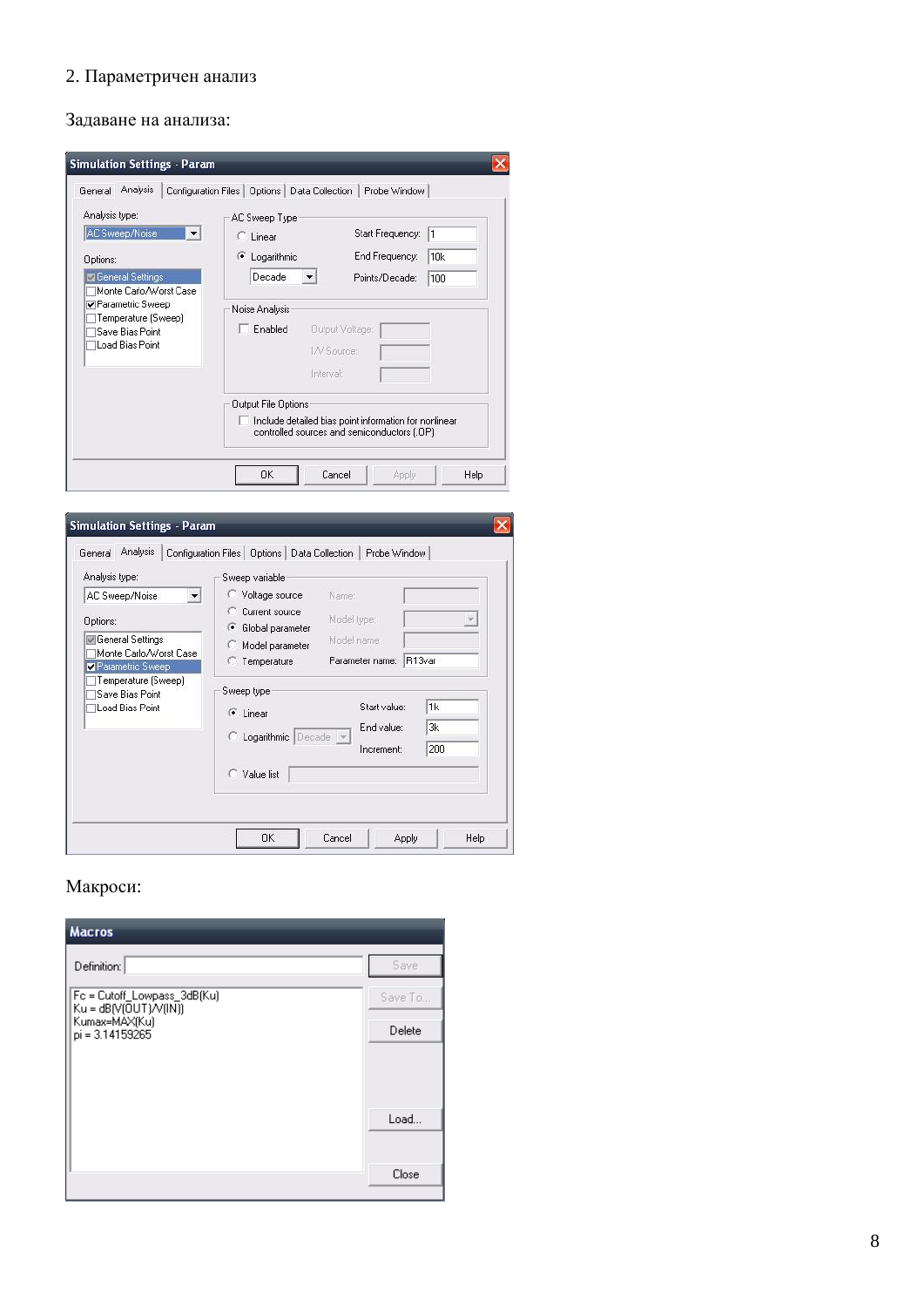

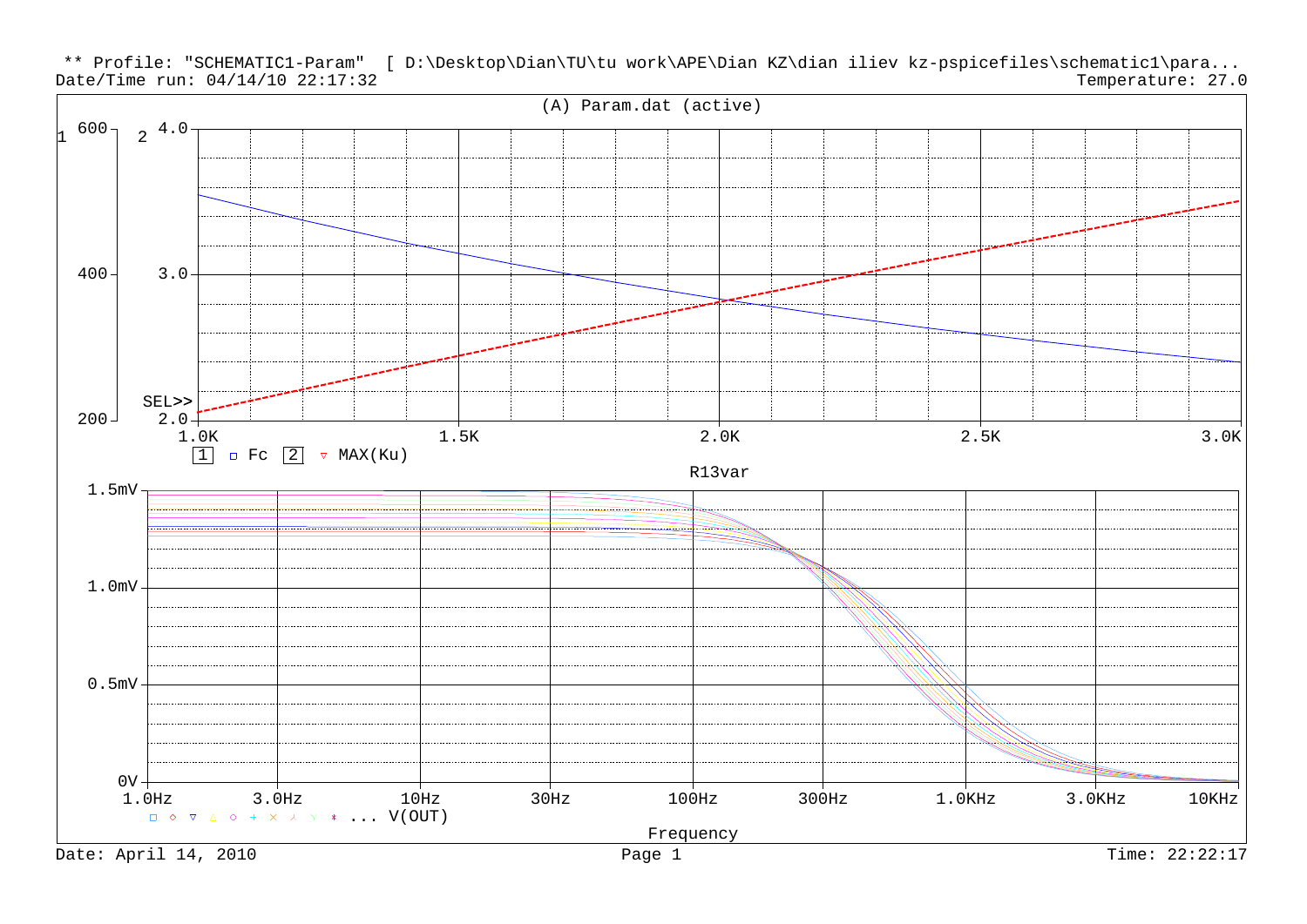3. Толерансен анализ по метода Monte Carlo:

| Analysis type:                                                                | AC Sweep Type             |                                                                                                      |     |
|-------------------------------------------------------------------------------|---------------------------|------------------------------------------------------------------------------------------------------|-----|
| AC Sweep/Noise<br>$\blacktriangledown$                                        | C Linear                  | Start Frequency:                                                                                     | I1  |
| Options:                                                                      | Logarithmic               | End Frequency:                                                                                       | 10k |
| <b>General Settings</b><br>Monte Carlo/Worst Case                             | Decade<br>$\mathcal{A}$   | Total Points:                                                                                        | 100 |
| Parametric Sweep<br>Temperature (Sweep)<br>Save Bias Point<br>Load Bias Point | Noise Analysis<br>Enabled | <b>Butput Voltage:</b><br>I/V Source:<br>Interval:                                                   |     |
|                                                                               | Output File Options       | Include detailed bias point information for nonlinear<br>controlled sources and semiconductors (.OP) |     |

| <b>Simulation Settings - Monte Carlo sim</b>                                                                                                                                         |                                                                                                                                                                                                                                                                                                                      |
|--------------------------------------------------------------------------------------------------------------------------------------------------------------------------------------|----------------------------------------------------------------------------------------------------------------------------------------------------------------------------------------------------------------------------------------------------------------------------------------------------------------------|
| Analysis<br>General<br>Analysis type:<br>AC Sweep/Noise<br>▼<br>Options:<br>General Settings<br>Monte Carlo/Worst Case<br>Parametric Sweep<br>Temperature (Sweep)<br>Save Bias Point | Configuration Files   Options  <br>Data Collection<br>Probe Window<br>Monte Carlo<br>G<br>Worst-case/Sensitivity<br>Output variable:<br>V[out]<br>Monte Carlo options<br>200<br>Number of runs:<br>Use distribution:<br>Distributions<br>Uniform<br>[132767]<br>Random number seed:<br>Save data from<br>Αll<br>runs |
| Load Bias Point                                                                                                                                                                      | -Worst-case/Sensitivity options-<br>Vary devices that have   both DEV and LOT  <br>tolerances<br>Limit devices to type[s]:<br>Save data from each sensitivity run                                                                                                                                                    |
|                                                                                                                                                                                      | MC Load/Save<br>More Settings<br>ΟK<br>Cancel<br>Help<br>Apply                                                                                                                                                                                                                                                       |

## Макроси:

| <b>Macros</b>                                          |         |
|--------------------------------------------------------|---------|
| Definition:                                            | Save    |
| Fc = Cutoff_Lowpass_3db(Ku)<br>$Ku = dB(V(out)/V(in))$ | Save To |
| Kumax=MAX(Ku)<br>pi = 3.14159265                       | Delete  |
|                                                        |         |
|                                                        |         |
|                                                        | Load    |
|                                                        |         |
|                                                        | Close   |
|                                                        |         |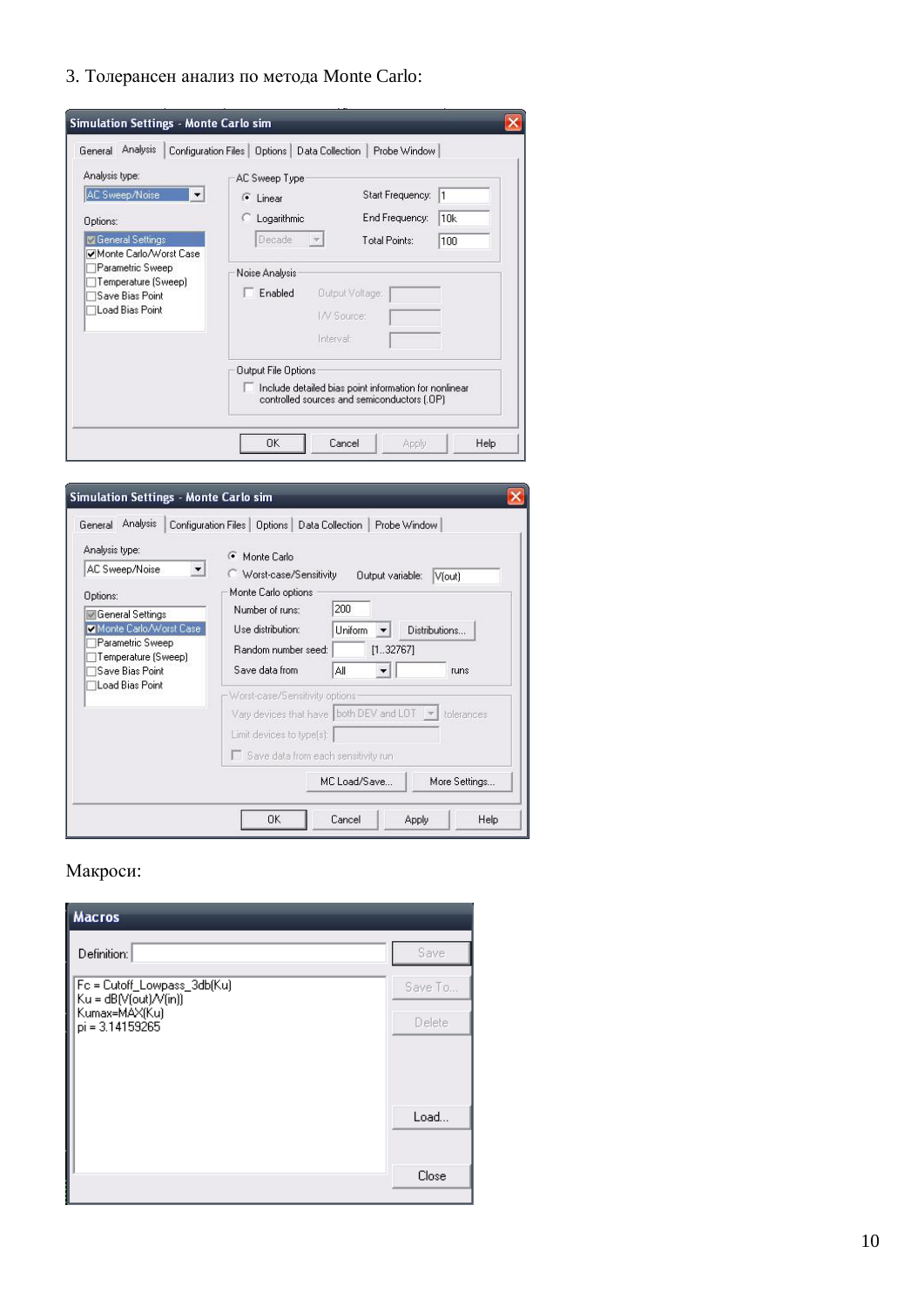Date/Time run: 04/14/10 22:30:22 \*\* Profile: "SCHEMATIC1-Monte Carlo sim" [ D:\Programs\OrCad\_Data\Dian KZ\dian iliev kz-pspicefiles\schematic1\mo... Temperature: 27.0